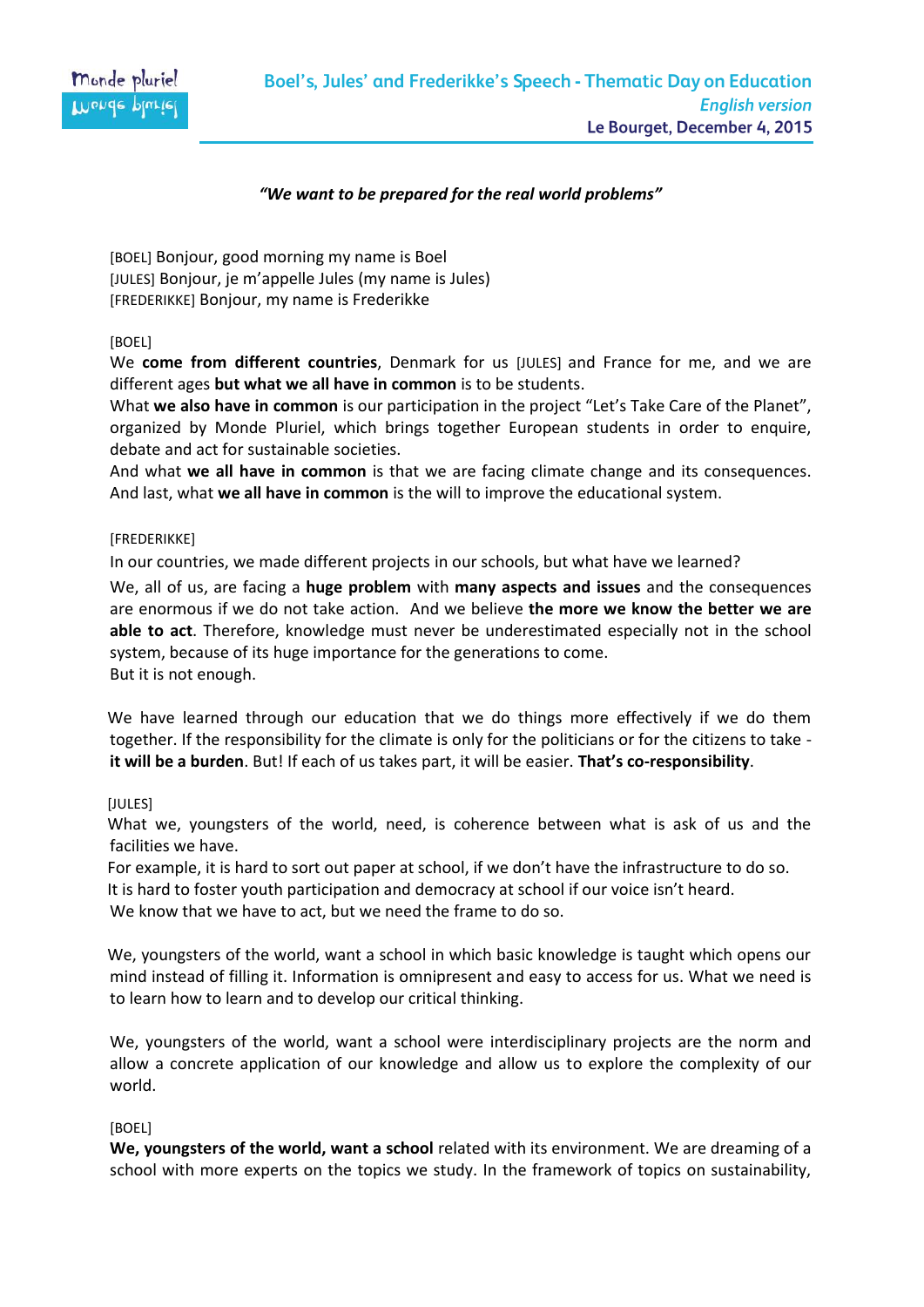for instance, we, the students should systematically meet persons in charge of sustainability in their local communities, or active NGOs.

This way, sustainable development would take a concrete dimension for us and this is crucial. In the case of climate change, if we don't go beyond teaching the facts without teaching the solutions, we will not be able to overcome fatalism.

# [JULES]

We, youngsters of the world, want a school which develops a real interest for other people, be they here or on the other side of the world, because it is important for us to develop altruism to build a better world.

More projects on international cooperation, more exchanges between students from different cultures, altogether would create a sense of belonging to the world, would show us that we are all concerned by climate change and would make us responsible.

We are acting in different countries, therefore we need to think global and act local, because otherwise we destroy today the world of tomorrow.

# [FREDERIKKE]

**We, youngster of the world, ask for a school** where we can feel comfortable with youth-friendly spaces where we can **exchange** ideas and work in a creative way. It requires funds, but an investment in education is an investment in the future.

We, Boel and I, have pictures on the walls in our school which make us feel at home. I don't know if I could stay years in a school with grey and cold walls.

### [JULES]

We, youngsters of the world, ask for more education on the important problem we call climate change. We are spending the whole day at school; this is the opportunity to let us know more about this issue.

Help us to tackle it.

As a society, what have we already done? What have we tried? What are we currently doing?

We want to make our knowledge concrete. Why are we learning things? How could we use it? Some of us only learn for tests and exams. It is a real problem.

# **Let us know it!**

[BOEL]

**We want to be prepared for the real world problems.**

We, youngster of the world, want you to know the importance of **co-responsibility** between the world's inhabitants and the world's politicians. **It is like a soccer team - the whole team needs to be responsible and take part in an action before the team has the chance to win.** We can't do this alone, and each one of us is responsible every day for taking care of what we love. **You and us, all together, are that soccer team. The game is on, let's score!** 

#### [FREDERIKKE]

**We are all from different countries. And what we all have in common is the will to make the world a better place.** 

[FREDERIKKE] **If not us, then who?**  [JULES] **If not now, then when?** [BOEL] **If not with you, then with whom?**